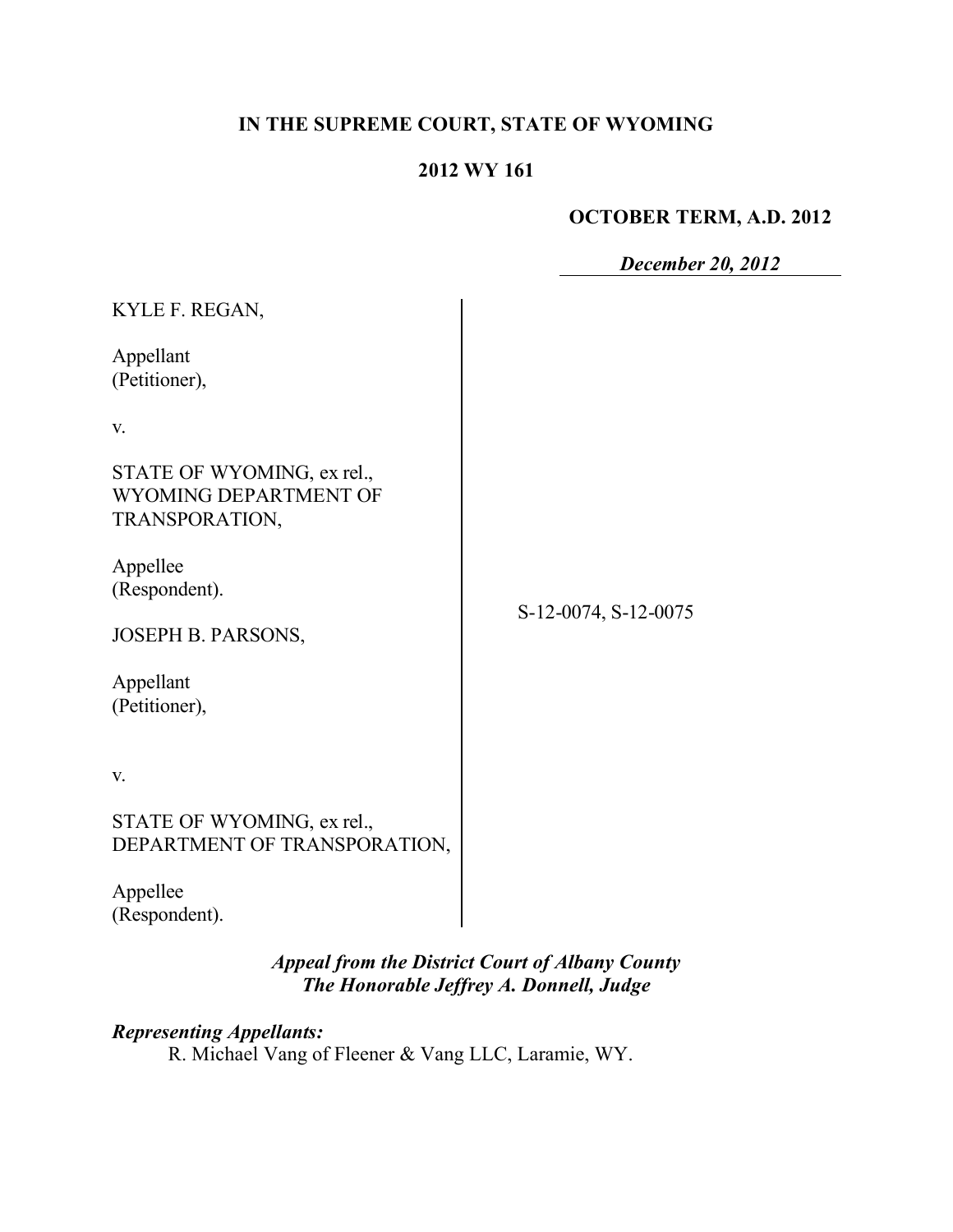#### *Representing Appellee:*

Gregory A. Phillips, Wyoming Attorney General; Robin Sessions Cooley, Deputy Attorney General; Douglas J. Moench, Senior Assistant Attorney General; and Michael T. Kahler, Senior Assistant Attorney General.

### *Before KITE, C.J., and GOLDEN\*, HILL, VOIGT, and BURKE, JJ.*

**\****Justice Golden retired effective September 30, 2012.*

**NOTICE: This opinion is subject to formal revision before publication in Pacific Reporter Third. Readers are requested to notify the Clerk of the Supreme Court, Supreme Court Building, Cheyenne, Wyoming 82002, of any typographical or other formal errors so that correction may be made before final publication in the permanent volume.**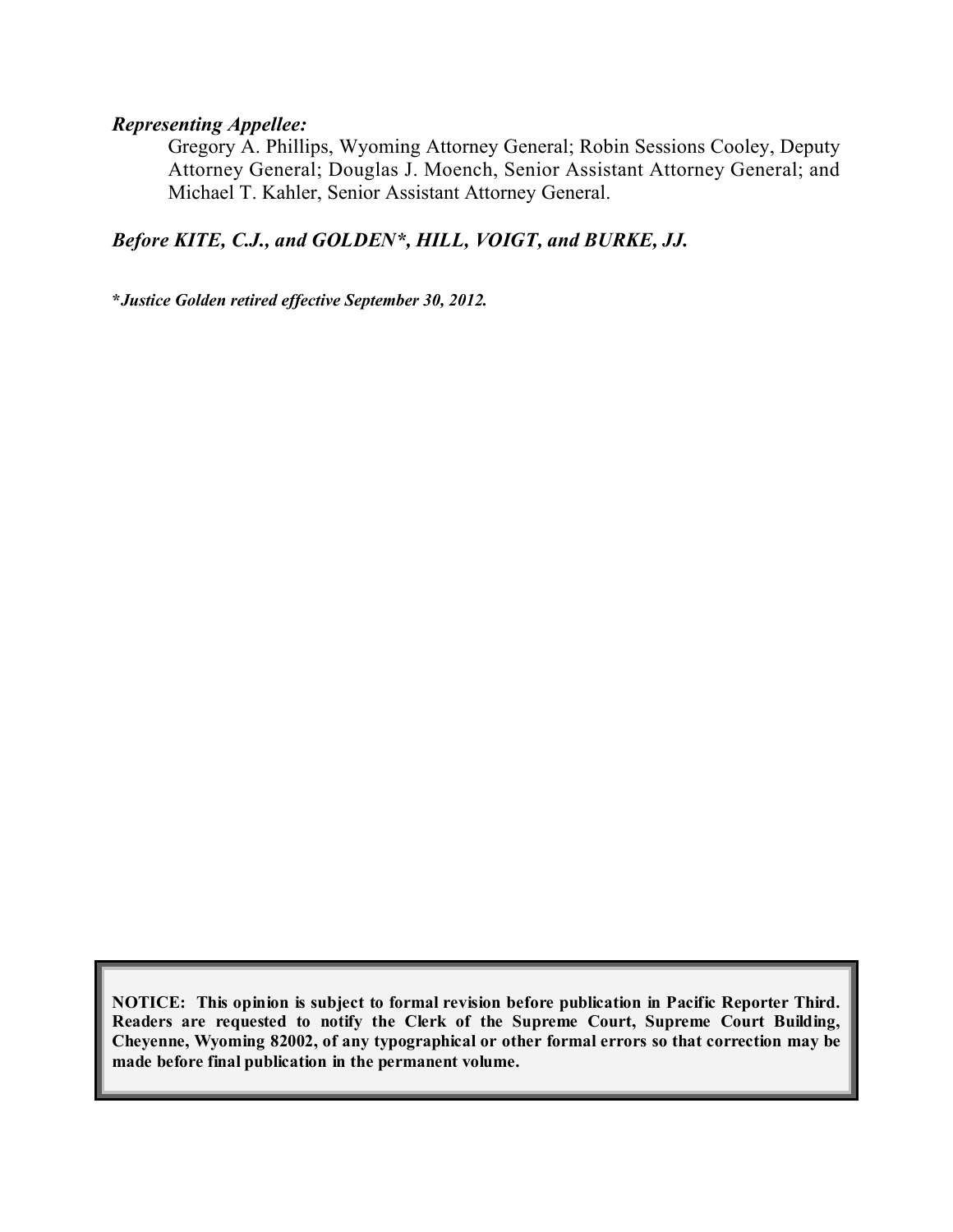### **HILL,** Justice.

[¶1] This opinion encompasses two separate appeals from two separate appellants, but both appeals challenge the implied consent advisement as affected by the same Laramie ordinance. While the appeals have not been consolidated, we join them for the purposes of opinion.

[¶2] Kyle Regan and Joseph Parsons, in separate incidents, were both arrested for driving while under the influence (DWUI). Following their arrests, each appellant consented to chemical testing. Regan's test showed that he had a 0.26 percent blood alcohol concentration, and Parsons' test showed that he had a 0.16 percent blood alcohol concentration. Based on the test results, each appellant had his driver's license administratively suspended. Each appellant likewise challenged the administrative suspension, claiming that his consent to chemical testing was invalid because he had been threatened with jail time under a local Laramie ordinance if he did not consent to the testing. In each case, the Office of Administrative Hearings (OAH) issued an order upholding the suspension, and each appellant appeals that order.

#### **ISSUES**

[¶3] Regan and Parsons both present the same issues on appeal:

I. This matter should be stayed pending resolution of pending declaratory judgment action involving enforcement of Laramie Municipal Ordinance 1592.

II. [Were Appellants] read proper implied consent advisements after being arrested for a DWUI under Laramie Enrolled Ordinance 1592?

III. Does the creation of minimum mandatory jail time for an alleged refusal to submit to a chemical test under Laramie's new DWUI constitute a "critical stage" for purposes of application of the Wyoming right to an attorney and distinguish the case from *Mogard v. City of Laramie*, 2001 WY 88, ¶¶ 26-31, 32 P.3d 313, 324-25 (Wyo. 2001)?

IV. Are Laramie's new drinking and driving laws in conflict with State law and therefore preempted?

### **FACTS**

### *Kyle Regan*

[¶4] On April 17, 2011, at 2:23 a.m., Officer Christopher Cleven was on patrol in Laramie, Wyoming, when he observed a vehicle being driven erratically. Officer Cleven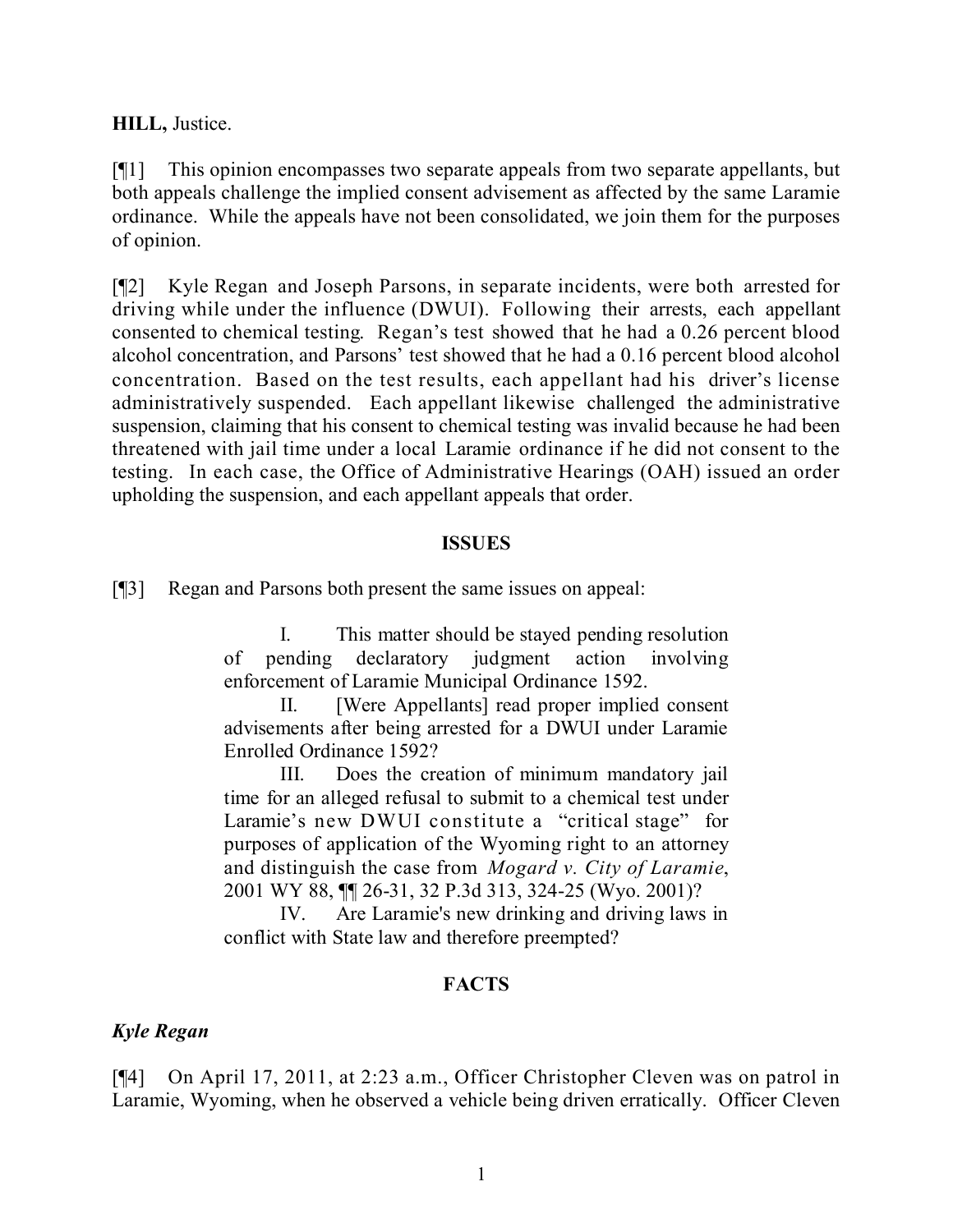followed the vehicle for several blocks and then initiated a traffic stop. He made contact with the driver, Kyle Regan, and noticed a strong odor of alcohol coming from the vehicle. Officer Cleven also observed that Regan's eyes were bloodshot and glassy and that Regan had difficulty retrieving his driver's license and proof of insurance.

[¶5] Officer Cleven asked Regan to exit the vehicle and then directed him through standardized field sobriety tests. Regan performed poorly on the tests and showed a lack of balance. Officer Cleven asked Regan if he felt that he had had too much to drink to be driving, and Regan responded, "Yes I have and I'm (sic) genuinely do not know what I was thinking." Officer Cleven then arrested Regan for DWUI and transported him to the Albany County Detention Center.

[¶6] At the detention center, Officer Cleven read Regan the Wyoming Implied Consent Advisement, which informed Regan that failure to submit to chemical testing would result in a six-month driver's license suspension for a first offense and an eighteen-month suspension for subsequent refusals or offenses. Regan refused to submit to chemical testing. Officer Cleven described the subsequent events as follows:

> \* \* \* I then read him the Chemical Test Refusal Warning Form<sup>1</sup> at which time he asked if he could think about it and after approximately ten minutes he advised me that he would provide a breath sample and I gave him the Wyoming Implied Consent Advisement in which he did sign this agreeing to a breath sample, however it should be noted that he originally signed the refuse to submit to any chemical test and he then scratched this out and signed the line above it stating that he would agree.

[¶7] After obtaining Regan's consent to the chemical testing, Officer Cleven administered the test. The chemical breath test showed that Regan had a 0.26 percent blood alcohol concentration, and based on those results, Officer Cleven issued Regan a citation for DWUI, confiscated his driver's license, and issued him a Notice of Suspension and Temporary Wyoming Driver's License. On April 26, 2011, the Wyoming Department of Transportation (WYDOT) notified Regan that due to his chemical testing results, WYDOT was suspending his driver's license for a period of ninety days, beginning on May 17, 2011.

<sup>1</sup> The record contains no document entitled "Chemical Test Refusal Warning Form." It is our understanding, given the context of this appeal, and given that the warning form was read after Regan's initial refusal, that the form warned of the penalties associated with Laramie's implied consent ordinances. The municipal ordinances make it a crime to refuse the chemical testing and provide penalties that include up to seven days in jail for a first offense and up to thirty days in jail for subsequent offenses.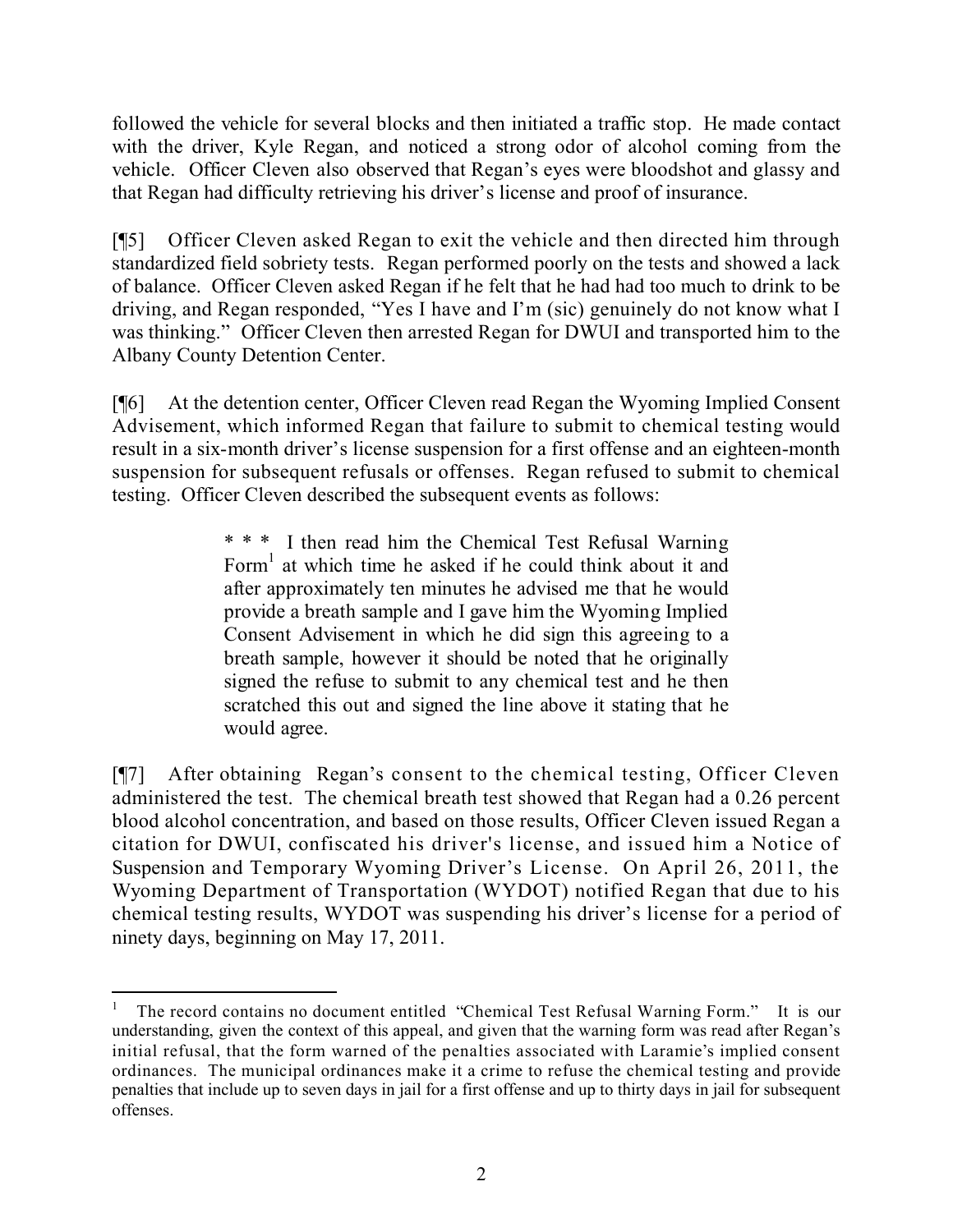### *Joseph Parsons*

[¶8] On the evening of May 19, 2011, Officer Jay Peyton was on patrol in Laramie, Wyoming, when he observed a pickup truck traveling north on 9th Street in excess of the posted speed limit. Officer Peyton turned around and followed the truck to make a traffic stop. While following the truck, Officer Peyton observed the truck "swerving badly" in its lane and at one point nearly hit a parked vehicle. Officer Peyton initiated a traffic stop and made contact with the truck's driver, Joseph Parsons. He noticed a strong odor of alcohol coming from the truck and also observed that Parsons' eyes were bloodshot and glossy and his eyelids were droopy. In responding to Officer Peyton's initial questions, Parsons slurred his words, had difficulty forming complete sentences and had difficulty retrieving his driver's license.

[¶9] Officer Peyton asked Parsons to exit the vehicle and then directed him through standardized field sobriety tests. Parsons failed the sobriety tests and based on that failure and "the totality of the circumstances," Officer Peyton then arrested Parsons for DWUI and transported him to the Albany County Detention Center.

[¶10] Officer Peyton described his advisements to Parsons and the subsequent events as follows:

> I transported Parsons to the Albany County Detention Center (ACDC) for booking. Once at the ACDC I read Parsons the Wyoming Implied Consent Advisement and requested that he agree to a chemical breath test. Parsons agreed to the chemical breath test. I checked Parsons' mouth for any foreign objects and found nothing. I waited the required 15 minute observation period and started the test. Just before the first breath sample was to be taken Parsons asked for a drink of water. I explained to Parsons that he was not allowed to have anything in his mouth for at least 15 minutes prior to the chemical breath test and the test had already been started. Parsons stated that he wanted to speak with his lawyer. I explained to Parsons that he did not have the right to speak with his lawyer prior to taking the breath test in order to decide whether or not to take the test. Parsons stated that he had changed his mind and that he was refusing to take the chemical breath test. I read Parsons the Refusal of a Chemical Test Advisement.<sup>2</sup> Parsons changed his mind again

 $\overline{a}$ 

<sup>2</sup> The record contains no document entitled "Refusal of a Chemical Test Advisement." As with the advisement that Regan was given, it is our understanding, given the context of this appeal, and given that the warning form was read after Parsons' initial refusal, that the form warned of the penalties associated with Laramie's implied consent ordinances.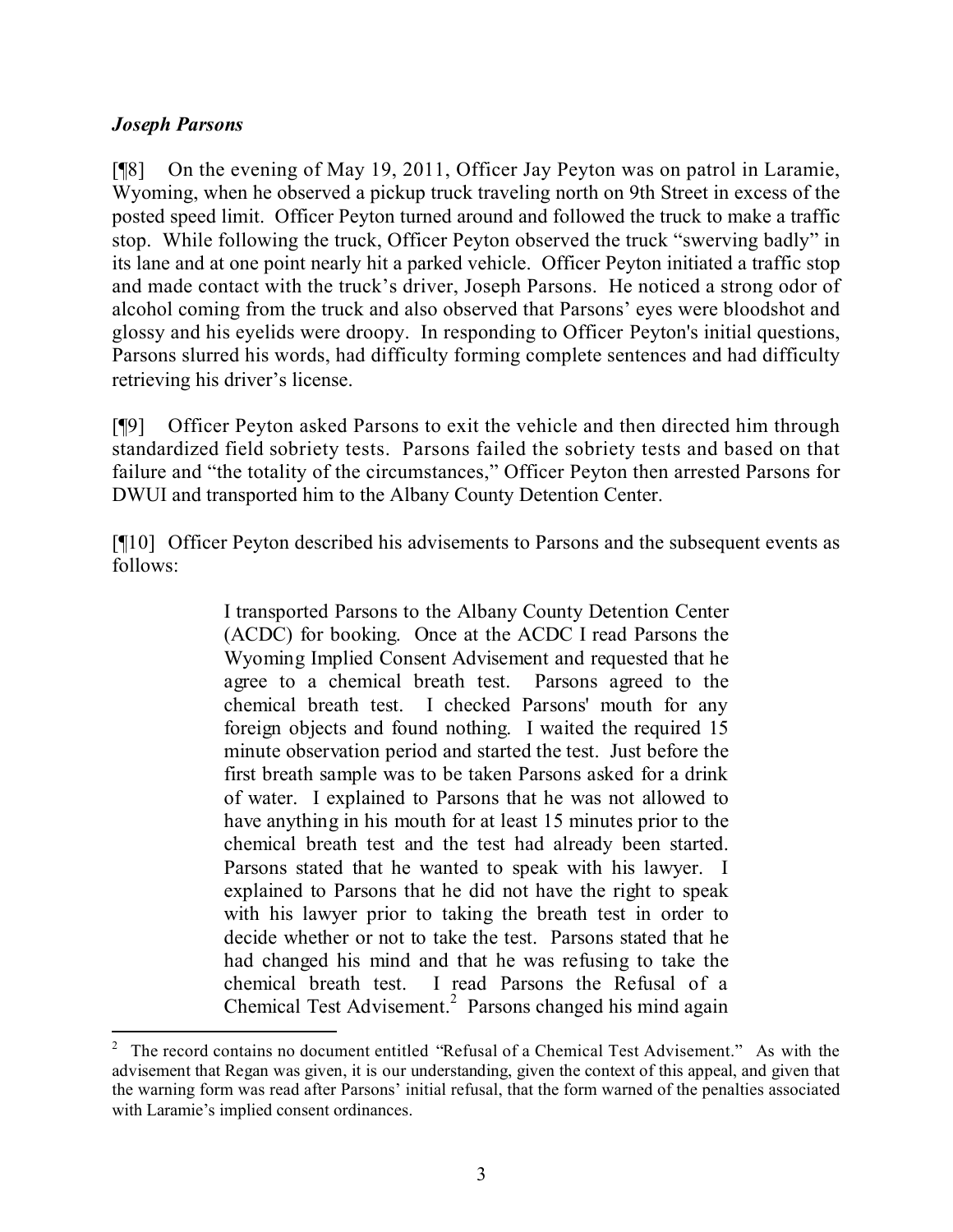and stated that he would take the chemical breath test. Parsons registered at a .169% BAC according to the Intoximeter. Parsons was transferred over to the custody of the deputies at ACDC.

[¶11] Based on Parsons' chemical testing results, Officer Peyton cited Parsons for DWUI and issued him a Notice of Suspension and Temporary Wyoming Driver's License. On May 23, 2011, the Wyoming Department of Transportation (WYDOT) notified Parsons that due to his chemical testing results, WYDOT was suspending his driver's license for a period of ninety days, beginning on June 19, 2011.

## *OAH Ruling*

[¶12] Regan and Parsons each requested a hearing to contest WYDOT's administrative suspension of his driver's license, and the OAH held separate evidentiary hearings for each appellant. Before the OAH, neither Regan nor Parsons contested the lawfulness of law enforcement's initial contact or the probable cause for their arrests. They instead challenged the implied consent advisement they were given, contending that the advisement was improper because it went beyond the advisement prescribed by statute and included a warning of the consequences under Laramie's implied consent ordinances. They also challenged the validity of the Laramie ordinances, arguing that the ordinances conflicted with state law, were vague and overbroad, and infringed on the constitutional right to an attorney.

[¶13] The OAH issued orders upholding the administrative suspensions of Regan's and Parson's driver's licenses. The orders were separate but virtually identical. The OAH rulings explained:

> The suspension of driving privileges is civil in nature and is controlled by Wyoming law. In order for a person to make a choice to take or refuse a chemical test, the person must be informed of the consequences of taking or refusing the chemical test as provided for under the Wyoming *implied consent* law. The evidence in this matter clearly established [the officer] arrested Regan[/Parsons] for DWUI, read Regan[/Parsons] the *implied consent* advisement required under Wyoming law and Regan[/Parsons] eventually agreed to submit to a chemical test. As such, the proposed suspension action should be upheld. The issues and argument raised by Regan's/[Parson's] counsel have no merit in this civil proceeding. The arguments may have some bearing in the underlying criminal action in the Laramie Municipal Court but that issue is not one this Office has authority upon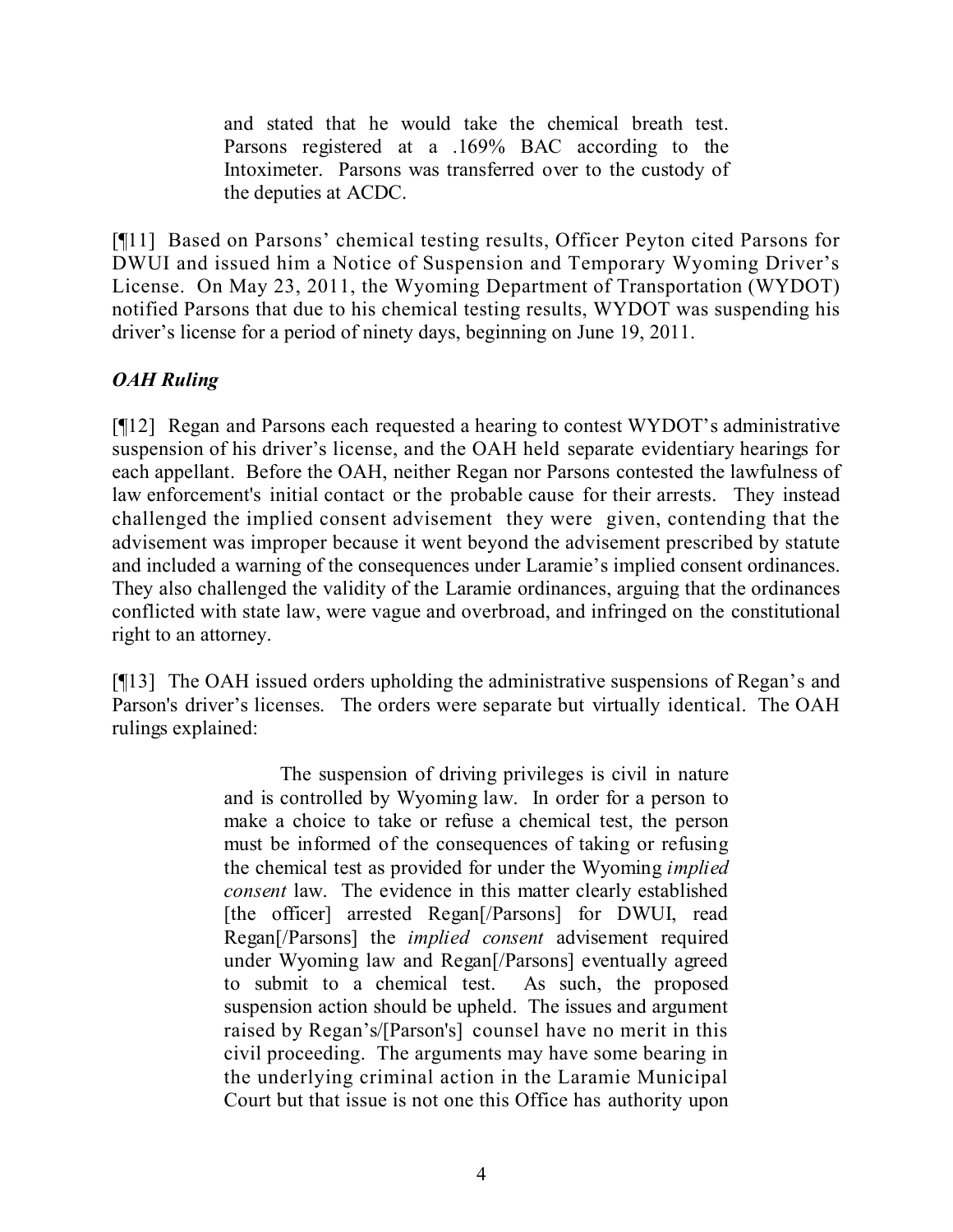which to rule. Additionally, it should be noted Regan[/Parsons] was specifically notified if he submitted to a chemical test and if the result indicated he was under the influence of alcohol, he may be subject to criminal penalties. Regan[/Parsons] was put on notice his decision to take a chemical test could result in criminal penalties. Regan/[Parsons] was given the proper advisement and the proposed suspension action should be upheld. (Emphasis in original.)

[¶14] Regan and Parsons each filed a petition for judicial review, and the district court issued separate orders affirming their suspensions. In so ruling, the district court upheld the OAH determination that each appellant was read the proper implied consent advisement. The court also affirmed that the OAH was without jurisdiction to consider the challenges to the validity of Laramie's implied consent ordinances, and it concluded that because the OAH did not have such jurisdiction, the district court likewise lacked jurisdiction to address those issues. The district court also denied each appellant's request to stay his appeal pending resolution of a separate declaratory judgment action challenging the validity of Laramie's ordinances.

#### **STANDARD OF REVIEW**

[¶15] We review administrative decisions in accordance with the Wyoming Administrative Procedure Act, which provides:

> (c) To the extent necessary to make a decision and when presented, the reviewing court shall decide all relevant questions of law, interpret constitutional and statutory provisions, and determine the meaning or applicability of the terms of an agency action. In making the following determinations, the court shall review the whole record or those parts of it cited by a party and due account shall be taken of the rule of prejudicial error. The reviewing court shall:

(i) Compel agency action unlawfully withheld or unreasonably delayed; and

(ii) Hold unlawful and set aside agency action, findings and conclusions found to be:

(A) Arbitrary, capricious, an abuse of discretion or otherwise not in accordance with law;

(B) Contrary to constitutional right, power, privilege or immunity;

(C) In excess of statutory jurisdiction, authority or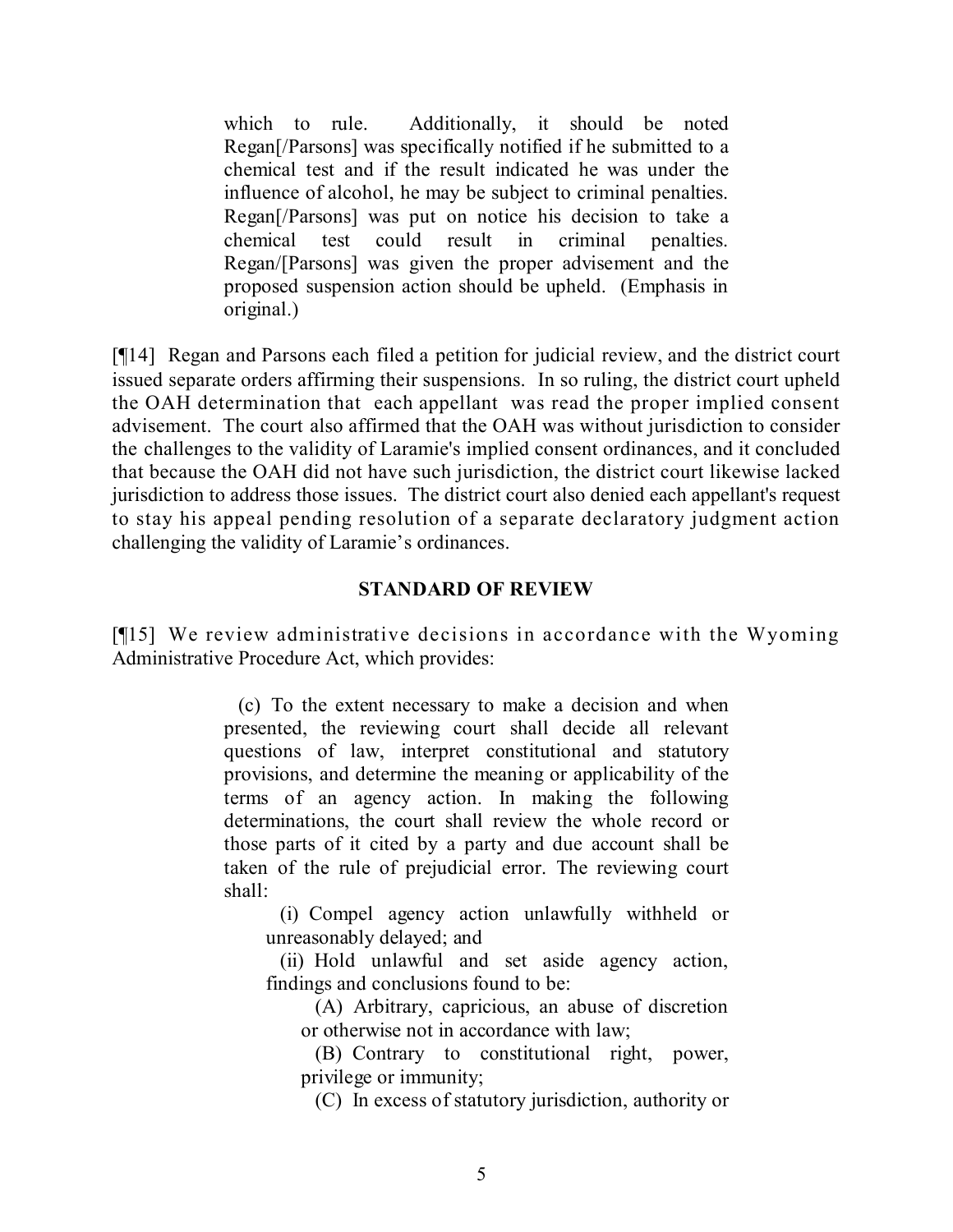limitations or lacking statutory right;

(D) Without observance of procedure required by law; or

(E) Unsupported by substantial evidence in a case reviewed on the record of an agency hearing provided by statute.

Wyo. Stat. Ann. § 16-3-114(c)(ii) (LexisNexis 2011).

[¶16] Neither Regan nor Parsons raises an issue of fact or evidentiary weight in this appeal, and the appeal thus presents only questions of law. "'We review an agency's conclusions of law *de novo,* and will affirm only if the agency's conclusions are in accordance with the law.'" *Kenyon v. State ex rel. Wyo. Workers' Safety and Compensation Div*., 2011 WY 14, ¶ 13, 247 P.3d 845, 849 (Wyo.2011) (quoting *Moss v. State ex rel. Wyo. Workers' Safety and Compensation Div.*, 2010 WY 66, ¶ 11, 232 P.3d 1, 4 (Wyo.2010)). In an appeal from a district court's appellate review of an administrative decision, we review the case as if it came directly from the hearing examiner, affording no deference to the district court's decision. *Deloge v. State ex rel. Wyo. Workers' Safety and Compensation Div.*, 2011 WY 154, ¶ 5, 264 P.3d 28, 30 (Wyo. 2011); *In re Kaczmarek*, 2009 WY 110, ¶ 7, 215 P.3d 277, 280 (Wyo. 2009).

#### **DISCUSSION**

#### **A. Implied Consent Advisement**

[¶17] Wyoming law provides that every driver on Wyoming roads is deemed to have consented to chemical testing upon an arrest for DWUI. *Escarcega v. Wyo. Dep't of Transp.*, 2007 WY 38, ¶ 9, 153 P.3d 264, 268 (Wyo. 2007) (citing Wyo. Stat. Ann. § 31- 6-102). The law in effect when Regan and Parsons were arrested for DWUI required that upon a lawful DWUI arrest, the arrested person must be advised that:

> (A) His failure to submit to all required tests requested by the peace officer shall result in the suspension of his Wyoming driver's license or his privilege to operate a motor vehicle for a period of six (6) months for a first offense or eighteen (18) months for a second or subsequent offense and he may be required to drive only vehicles equipped with an ignition interlock device as provided by W.S. 31-6-107;

> (B) If a test is taken and the results indicate the person is under the influence of alcohol or a controlled substance, he may be subject to criminal penalties, his Wyoming driver's license or his privilege to operate a motor vehicle shall be suspended for ninety (90) days and he may be required to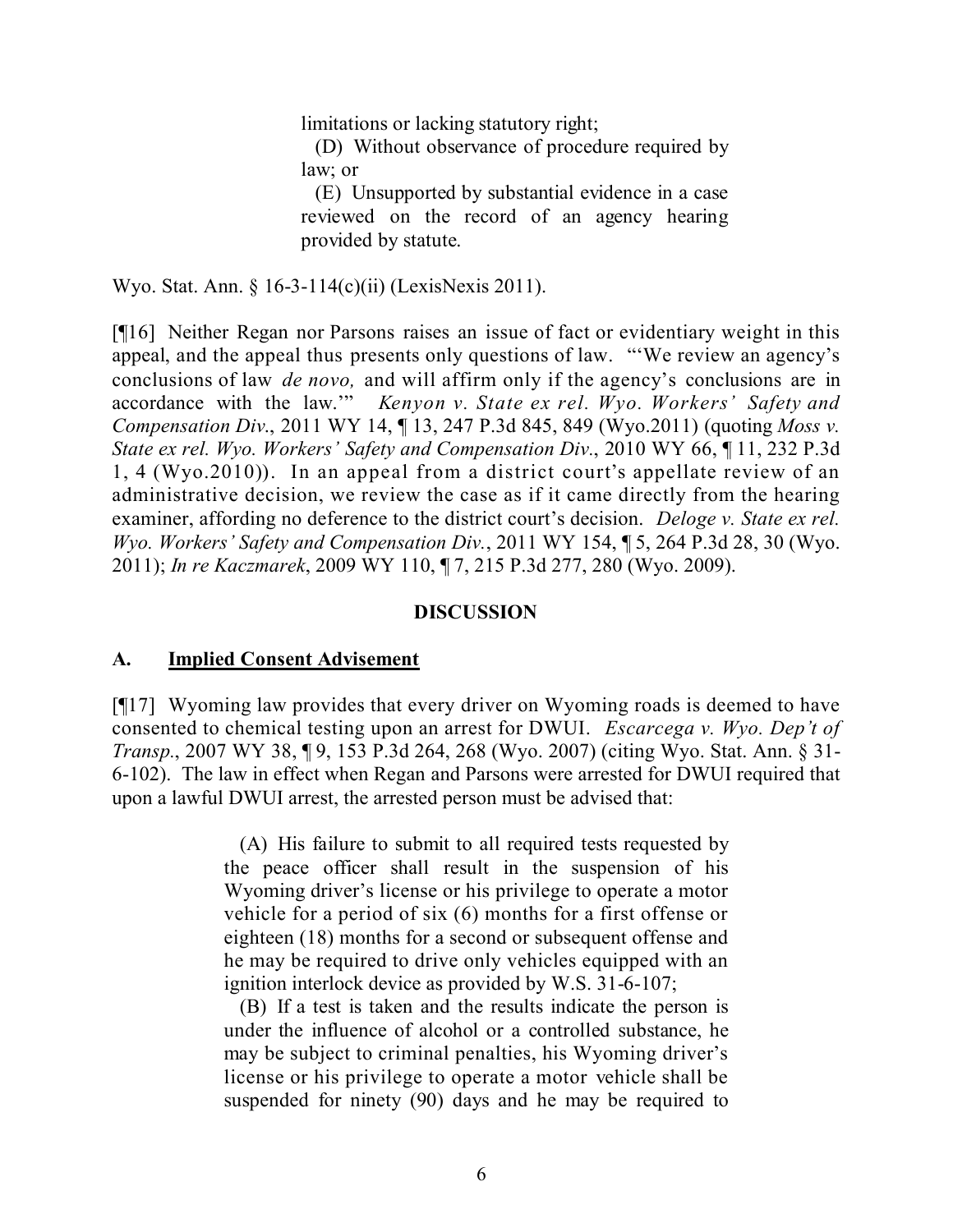drive only vehicles equipped with an ignition interlock device;

(C) After submitting to all chemical tests requested by the peace officer at a place and in a manner prescribed by and at the expense of the agency employing the peace officer, the arrested person may go to the nearest hospital or clinic and secure any additional tests at his own expense[.]

Wyo. Stat. Ann. § 31-6-102(a)(i)-(ii) (LexisNexis 2009).

[¶18] The appellants do not contest that they were read the statutorily required implied consent advisements in their entirety. Their objection is instead that the advisements went beyond the statutory advisements and improperly included a warning that, under the Laramie ordinances, a refusal to submit to chemical testing may result in additional penalties including up to seven days in jail. The appellants thus argue that their chemical test results may not be used to support their administrative suspensions because their submission to the testing was coerced and they were not allowed to speak with an attorney.

[¶19] We reject the appellants' arguments. First, with respect to their administrative suspensions, it is impossible for the appellants to articulate prejudice from allegedly being coerced into the testing. This Court has observed as follows concerning the purpose to be served by the implied consent advisement:

> The Legislature has mandated specific warnings to all drivers that there are consequences to their non-commercial driver's licenses for refusing to submit to chemical testing subsequent to an arrest for DWUI. The prospect of those consequences encourages drivers to submit to chemical testing, and serves to aid the state in achieving the legitimate goals of removing drunk drivers from the road and imposing proper penalties on offenders. *Mackey v. Montrym*, 443 U.S. 1, 18, 99 S.Ct. 2612, 2621, 61 L.Ed.2d 321 (1979).

*Escarcega*, ¶ 19, 153 P.3d at 270.

[¶20] In other words, the implied consent advisement is itself a coercive device. It encourages a driver to submit to chemical testing by imposing a greater administrative penalty for refusing the chemical testing, a minimum six-month suspension, than it imposes for a test result that confirms the driver was under the influence of alcohol, a ninety-day suspension. Wyo. Stat. Ann.  $\S 31-6-102(a)(ii)$ . Thus, if the appellants had refused the testing, as they have indicated they would have done had they not been threatened with jail time for their refusals, their administrative suspensions would have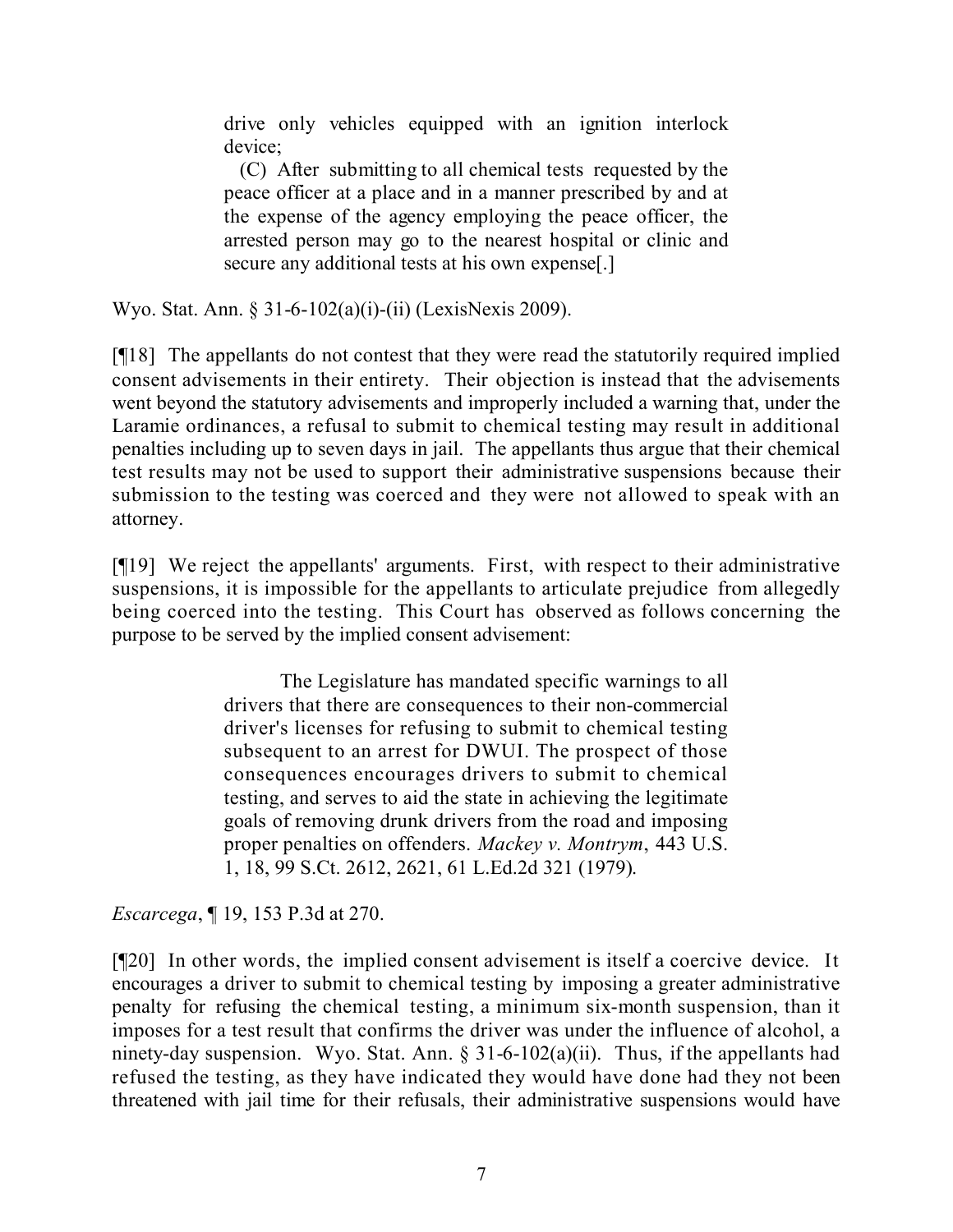been a minimum of three months longer than the administrative suspensions that were imposed on them. Thus, at least with respect to the appellants' administrative suspensions, the alleged coercion did not expose them to an enhanced penalty, and in fact was to their benefit rather than their detriment.<sup>3</sup>

[¶21] We further reject the appellants' arguments because they ignore the distinction between an administrative proceeding and a criminal prosecution. *See Glasrud v. City of Laramie*, 934 P.2d 1242, 1246 (Wyo. 1997) ("Driver's license suspensions are civil proceedings, separate and distinct from DWUI prosecutions."). Because the OAH review of the driver's license suspensions was an administrative proceeding, its scope was statutorily prescribed and limited:

> (b) The scope of a hearing for the purposes of this act shall cover the issues of whether a peace officer had probable cause to believe the arrested person had been driving or was in actual physical control of a motor vehicle upon a public street or highway in this state in violation of W.S. 31-5- 233(b) or any other law prohibiting driving under the influence as defined by W.S.  $31-5-233(a)(v)$ , whether the person was placed under arrest, whether he refused to submit to a test upon request of the peace officer or if he submitted to a test whether the test results indicated that the person had an alcohol concentration of eight one-hundredths of one percent (0.08%) or more, and *whether, except for the persons described in this act who are incapable of refusing, he had been given the advisements required by W.S. 31-6-102(a)(ii)*.

Wyo. Stat. Ann. § 31-6-103(b) (LexisNexis 2009) (Emphasis added.).

 $\overline{a}$ 

[¶22] The OAH ruled that Regan and Parsons were each given the advisements required by Wyo. Stat. Ann. § 31-6-102(a)(ii), and the appellants do not contest that they were given those advisements. The OAH therefore ruled in accordance with the law and evidence in finding that the statutorily required implied consent advisements were given. To the extent that Regan and Parsons wish to extend their challenge to the constitutionality or validity of the Laramie municipal ordinances, we agree with the OAH and the district court that such a challenge was beyond the scope of the OAH proceeding and must be brought in a separate declaratory judgment action or in the criminal proceeding on the DWUI citation. *See Sandoval v. State ex rel. Wyo. Dep't of Transp.*,  $2012$  WY 160,  $\P$  15, P.3d. (Wyo. 2012) ("Wyoming law does not require peace officers to give further advisements depending upon municipal ordinances and does not

<sup>&</sup>lt;sup>3</sup> The appellants' criminal prosecutions for DWUI are not before the Court, and we therefore do not address the coercion issue as it relates to those prosecutions.